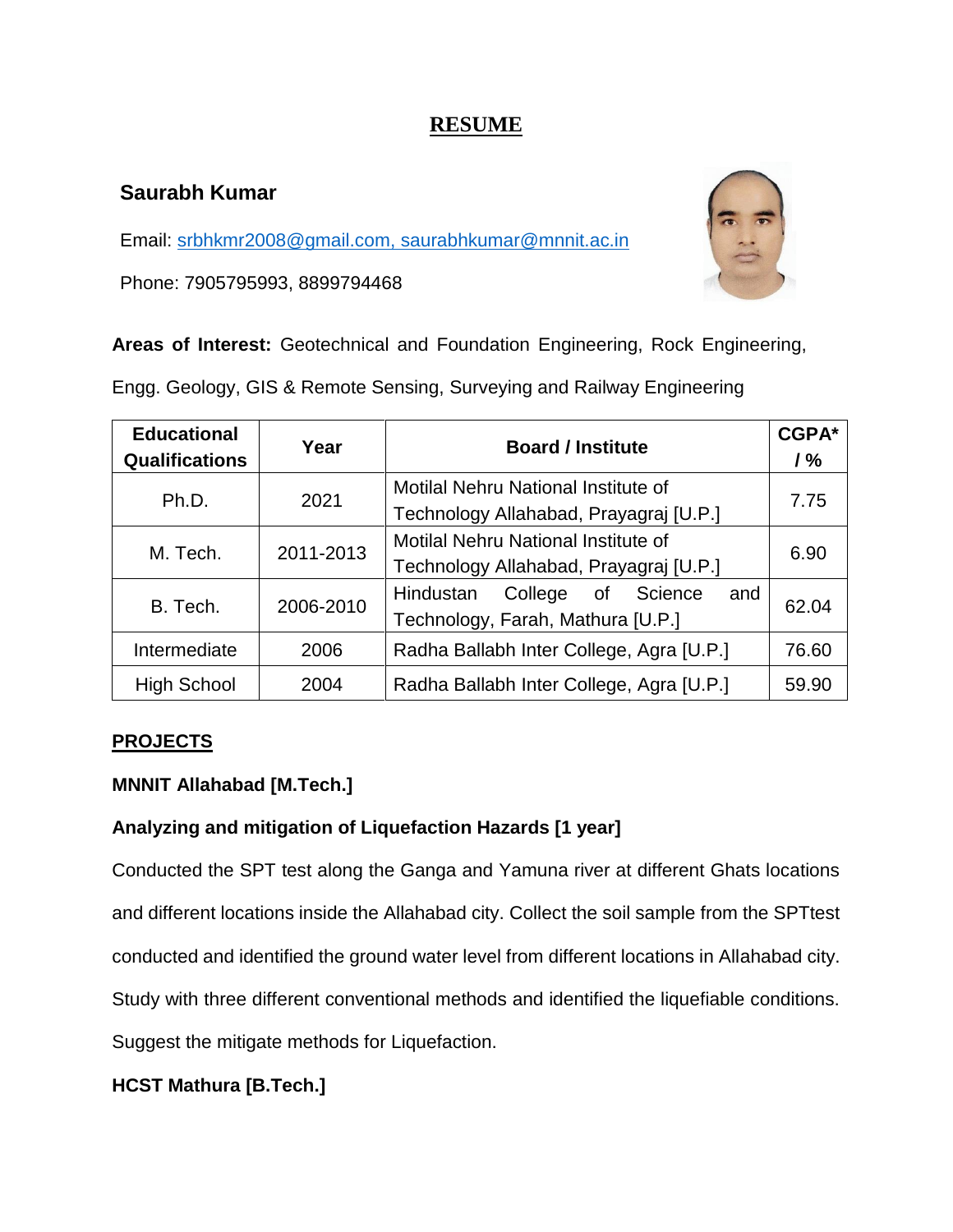### **Soil Nailing Technique [1 year]**

The objective of study was to determine the detail study about the Soil nailing technique, its applications, Procedure and current sites in India. The Soil nailing technique is very effective approach for slope stability in hilly region. Detail study of Nails type and their parameters. How and where its implication.

#### **WORKING EXPERIENCE**

**College: Shambhunath Institute of Engineering and Technology [Joined 17 Dec 2020- cont...]** Conduct the lecture of Surveying & Geomatics and Railway Engineering, Foundation Engineering and GIS & Remote Sensing.

**College: Shambhunath Institute of Engineering and Technology [2 years 3 months]**  from 13 Aug 2013 to 30 Nov 2015.

Conducted the lecture of Geotechnical Engineering, Foundation Engineering, Surveying and Railway Engineering.

**Company: Rational Construction, Allahabad. [10 months]** from 10 Sep 2010 to 30 June 2011.

The construction of road over bridge at Bindaki X-ing, near Bindaki Station, Jakhoda Xing, Agra-Jhansi line, Agra under the contract of Indian Railway. Perform the Site Survey, pile installation and super structure construction work for Two way two lane road over bridge.

### **COMPUTER SKILLS:**

- Basic knowledge of Computer applications.
- Plaxis, RocScience Dips, Rocfall, Phase2, RocLab, Origin, PANalytical X'Pert High score, Surfer.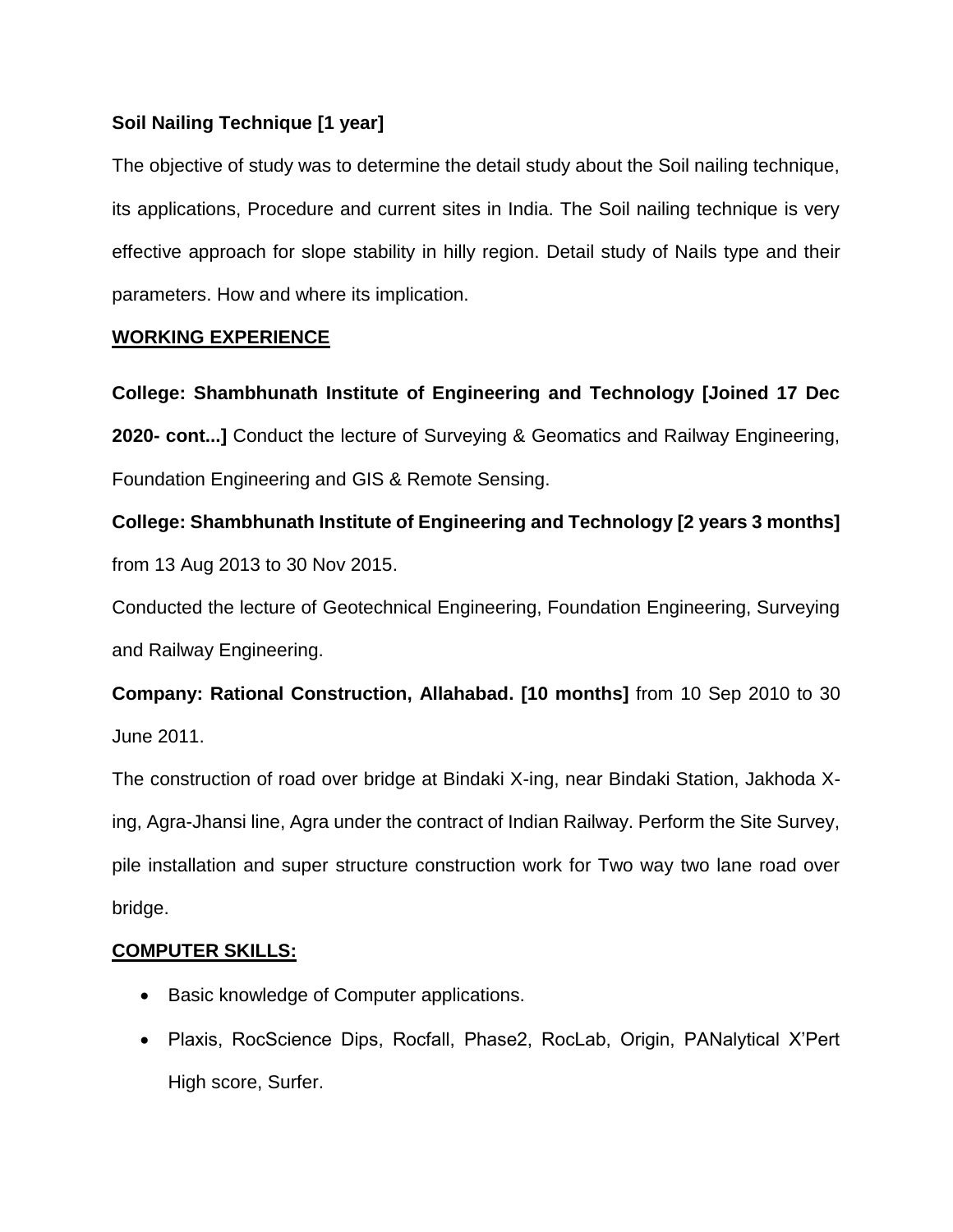#### **TECHNICAL SKILLS:**

 Can handle Geotechnical engineering practical, Rock engineering practical, Engineering Geology lab and Survey lab.

#### **PUBLICATIONS:**

- **Journals:**
- 1. **S. Kumar**, H. K. Pandey, K. Venkatesh, P. K. Singh (2018) "Demarcation of probable failure zones based on SMR and Kinematic analysis" Journal of Geomatics, Natural Hazards and Risk, [DOI: 10.1080/19475705.2019.1618399]
- 2. H. K. Pandey, V Tiwari, **S Kumar**, A Yadav, S K S (2018) "Groundwater Quality Assessment of Allahabad Smart City using GIS and Water Quality Index", Journal of Sustainable water resource management, [Manuscript Id: SWAM-D-18-00135].
- 3. **S. Kumar**, H. K. Pandey (2019) "Slope stability analysis based on rock mass rating, geological strength index and kinematic analysis in Vindhyan rock formation" Journal of the geological society of India, [ JGSI-D-19-00363].

### **Book Chapters:**

1. **Saurabh Kumar**, H. K. Pandey (2019) "Rock Mass Rating and Geological Strength Index relationship for rock along State Highway-5 at Markundi Hill, Sonbhadra (U.P.)" ARICE-2019, Kochi, Kerala, 13<sup>th</sup>-14<sup>th</sup> June 2019, [doi: 10.1007/978-981-15-5644-9\_26].

#### **Conferences:**

1. Abhishek Gautam, Venkatesh Kumar, **Saurabh Kumar** (2019) "Consolidation of Sequential Construction of Embankment Using Non-Homogeneous Soil Stratum"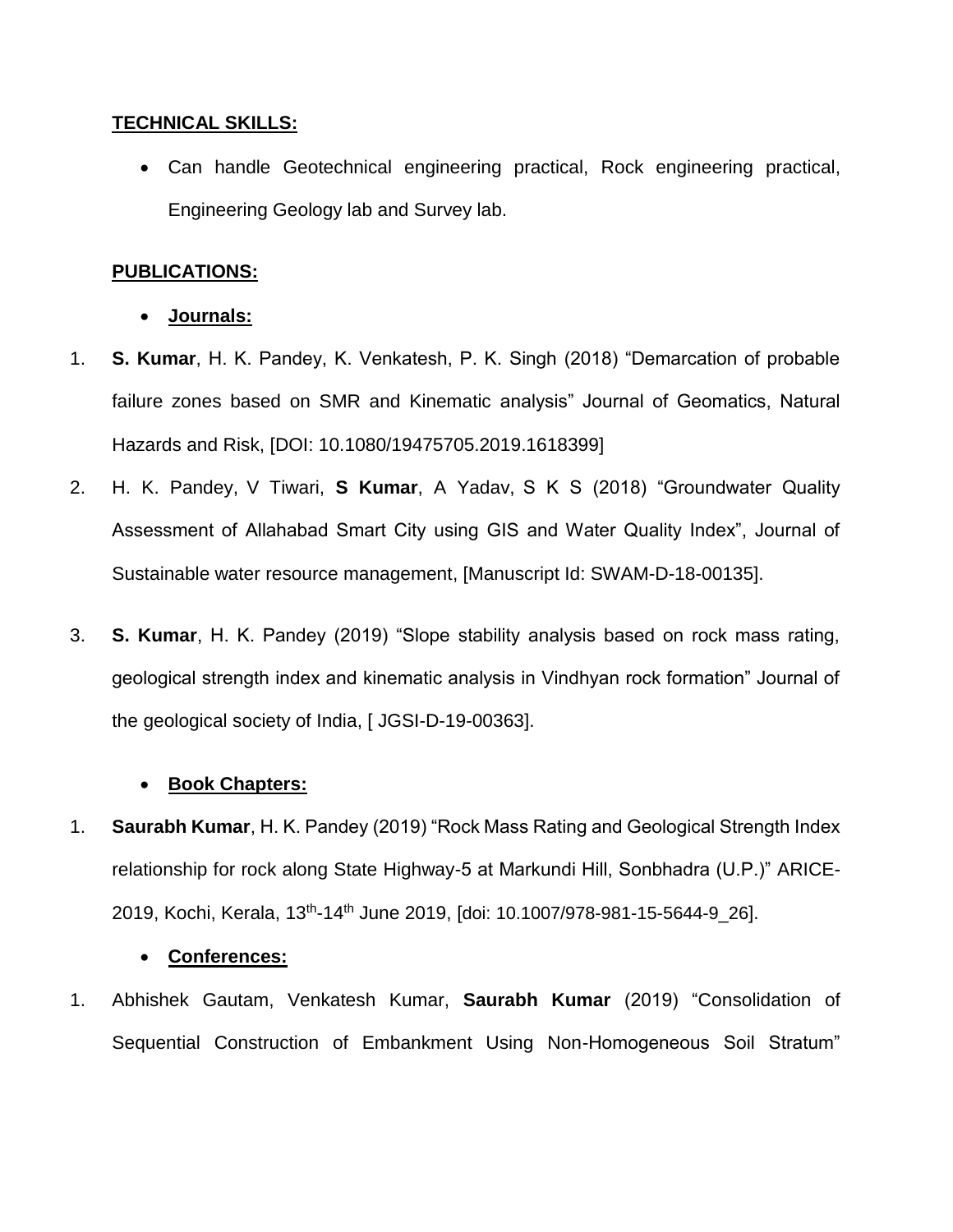International Conference on Geotechnics for High Speed Corridors, 24<sup>th</sup>- 27<sup>th</sup> July 2019, Thiruvananthapuram, Kerala, [paper ID: 85].

- 2. **S. Kumar**, H. K. Pandey, K. Venkatesh (2019) "Kinematic Analysis of Rock cut slope along SH-5 at Markundi, Chopan, District- Sonbhadra (U.P.)" Indian Conference on Geotechnical and Geo-Environmental Engineering, 1<sup>st</sup> -2<sup>nd</sup> Mar, 2019, [Paper ID: 14, pp. 14].
- 3. Abhishek Gautam, **Saurabh Kumar**, H. K. Pandey, K. Venkatesh (2019) "Utilization of Slake Durability and Point Load Test to establish the relationship for UCS of Markundi Sandstone, Markundi, Sonbhadra (U.P.)" Indian Conference on Geotechnical and Geo-Environmental Engineering, 1<sup>st</sup> -2<sup>nd</sup> Mar, 2019; [Paper ID: 138, pp. 15].
- 4. **S. Kumar**, H. K. Pandey, K. Venkatesh (2017) "Geological and Geotechnical characterization of rock cut slope along State Highway-5 at Markundi hill, Chopan, Sonbhadra, (U.P.)" 4th Indian Landslide congress, 8th -9th Dec, 2017, IIT Bombay, [ID: ILC2017\_No\_38].
- 5. S. Sinha, K. Venkatesh, H. K. Pandey, **S. Kumar** (2017) "Stability Analysis of Rock Slope using Numerical Approach" 4th Indian Landslide congress, 8th -9th Dec, 2017, IIT Bombay, [ID: ILC2017\_No\_43]

#### **WORKSHOPS / SHORT TERM COURSES / TRAININGS**

- [1] Attended 2 week course by iRALL School 2019 on "Field data collection, monitoring and modelling of large landslides" during 20th October-2nd November 2019, Chengdu, China
- [2] Attended Seminar on Landslide Analysis and Mitigation [LAM-2018] at Indian Institute of Technology Roorkee.